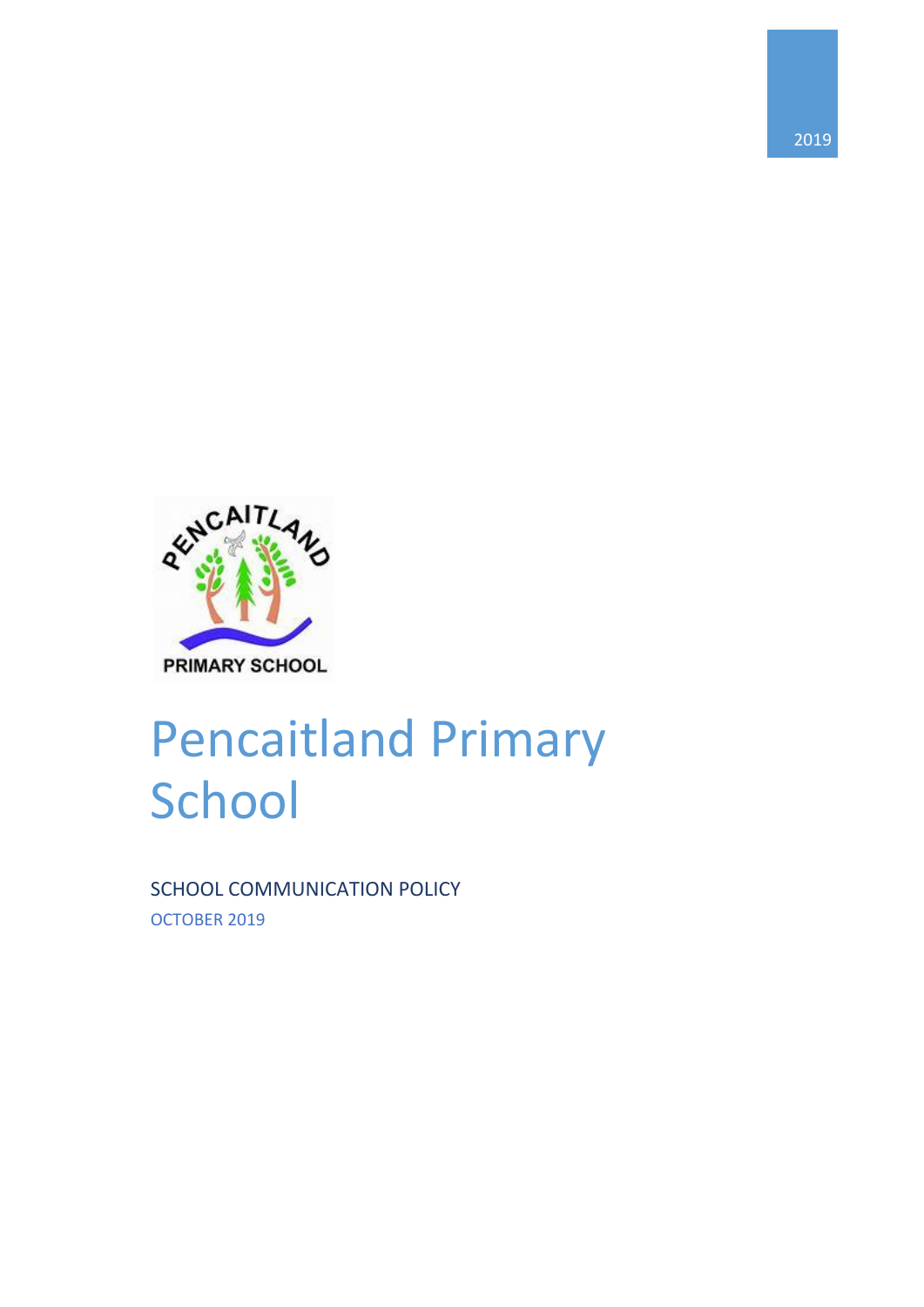# **Contents**

# <span id="page-1-0"></span>Introduction

East Lothian Council's vision is for an even more prosperous, safe and sustainable East Lothian, with a dynamic and thriving economy, that enables our people and communities to flourish.

Our schools at the centre of this vision. They work to secure the best outcomes for our children and young people. We aim to provide the best education service in Scotland through a relentless focus on Inclusion, Achievement, Ambition and Progress for All. We will all work together to Get it Right for Every Child and to ensure that all children and young people are Safe, Healthy, Nurtured, Active, Respected, Responsible and Included. This supports our common moral purpose of 'Believe, achieve, strive for excellence and care for all', and our public proposition 'We care for all and believe in ourselves and others.'

## <span id="page-1-1"></span>Aims and objectives

We believe fostering positive partnerships between parents and schools underpin our commitment to improving the quality and extent of parents' involvement in their child's learning and the important role they play in their child's education.

Our School Communication Policy complements the Parental Engagement Strategy. We believe effective and interactive communication promotes effective partnerships between schools and families. It helps to develop understanding and build trust between our schools, pupils, families and the communities they serve.

The purpose of this Policy is to ensure there is a consistent approach for schools to apply in ensuring effective communications between colleagues, with our pupils, with their parents and with other members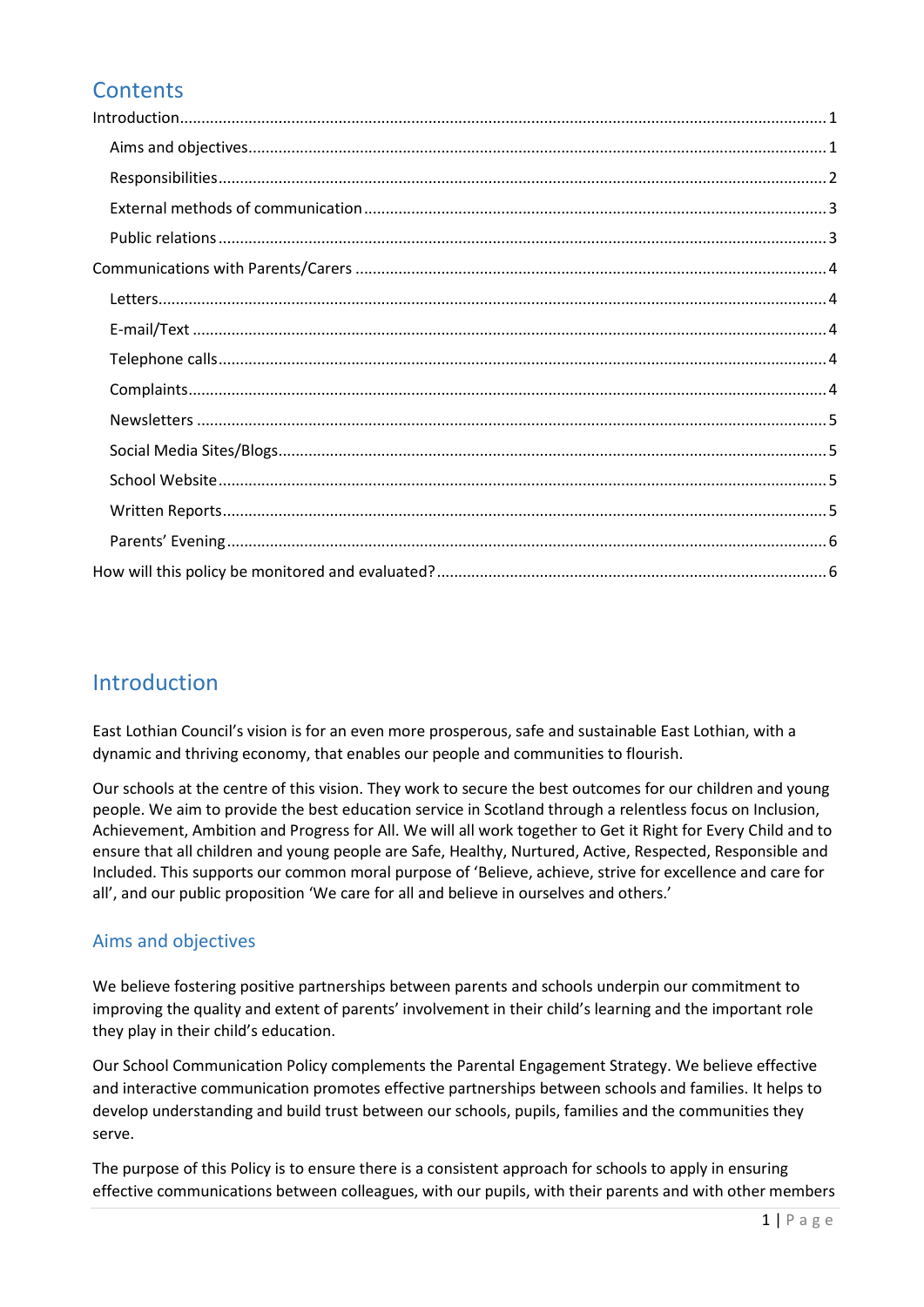of the wider community. We need to ensure that communications between all members of the school community are clear, professional, timely and appropriate. We also want to ensure the school has a high and positive profile in the local community and in the wider education sector. This will ensure Pencaitland Primary school is a thriving and a successful part of the community.

#### *All communications should:*

- Ensure staff, pupils, parents and other stakeholders are well informed.
- Be consistent with school policies and core values.
- Be open, honest, ethical, professional and timely.
- Use jargon free, plain English and be easily understood by all.

• Use the methods of communication most effective and appropriate to the context, message and audience.

## <span id="page-2-0"></span>Responsibilities

This section details the responsibilities of the different groups within the school.

The senior management team will:

- Be available to staff in a timely manner and via appropriate channels, where practicable face to face.
- Ensure staff have the relevant information available to communicate with colleagues effectively.

• Maintain open channels of two-way communication and to listen to feedback and comment from all staff.

#### *All employees will:*

• Engage regularly with each other, preferably face to face, to ensure information is available and understood within the context of the classroom and working environment.

• Ensure they are informed and have access to information in order to be as effective as possible in their role and to support their work within the school.

• Use open channels of two-way communication to keep the leadership team and colleagues informed.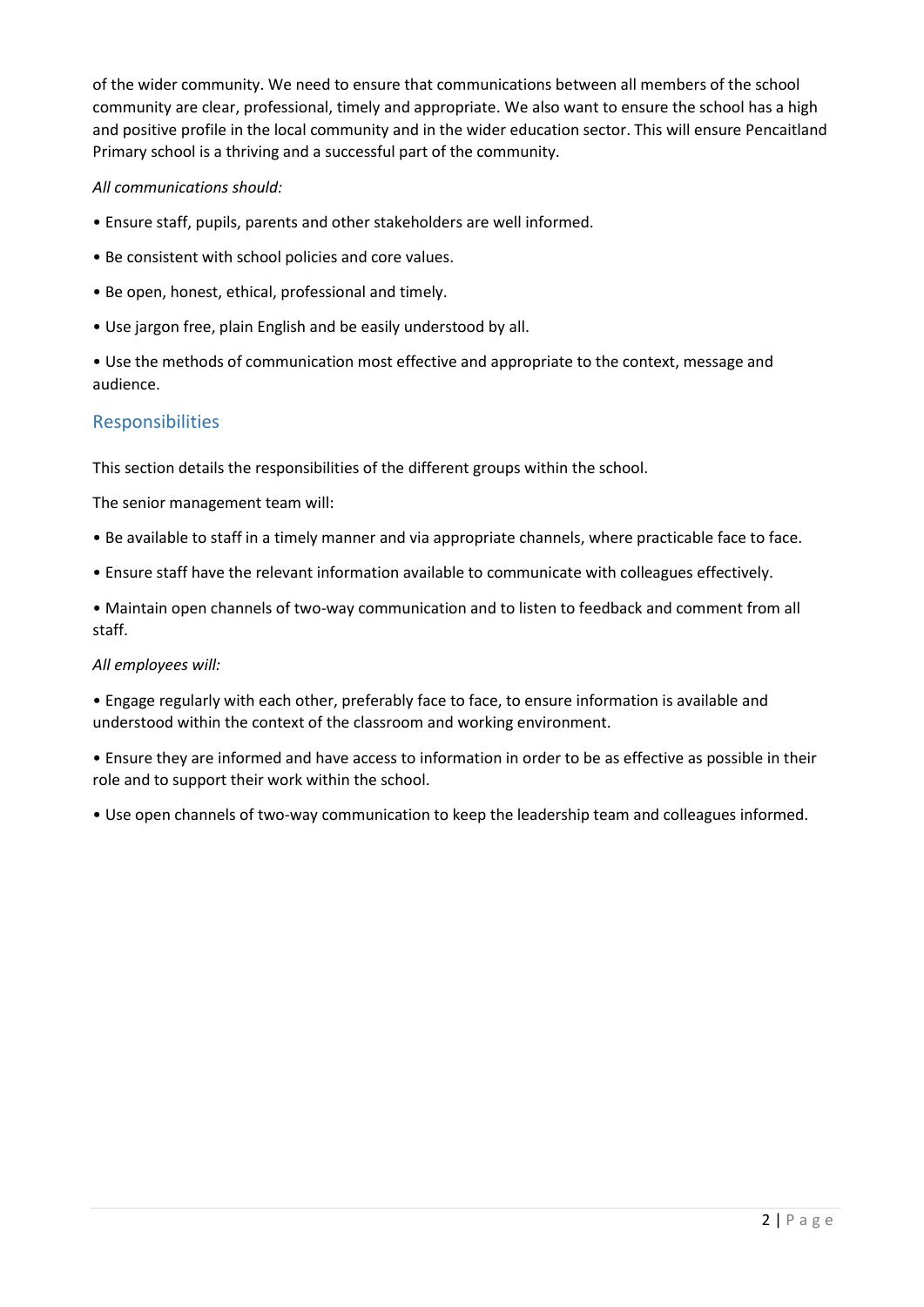## <span id="page-3-0"></span>External methods of communication

The school will make written communications as accessible and inclusive as possible. We seek to avoid bias, stereotyping or any form of racial discrimination. We wish to recognise and celebrate the contributions to our society by all cultural groups represented in our school.

#### <span id="page-3-1"></span>Public relations

A designated staff member will maintain links with the local media to provide proactive information on routine matters for story content. The staff member will be the central point of contact for collating this information centrally within the school and alerting the media. Such information could – for example – relate to school projects or pupil achievements. The Communications Team can provide advice and support on ideas for stories and review outgoing material. Providing such information may occasionally result in follow-up enquiries from the local media. Where this is of a routine nature, the school will respond directly to the journalist.

The council has an in-house Communications Team which is the first point of contact for journalists on council media enquiries. This enables responses to media enquiries to be logged and co-ordinated by a dedicated Communications Team, which can provide professional support and advice to departments across the council.

For any matters of a higher profile, the Communications Team will assist with the proactive issuing of such material and dealing with enquiries.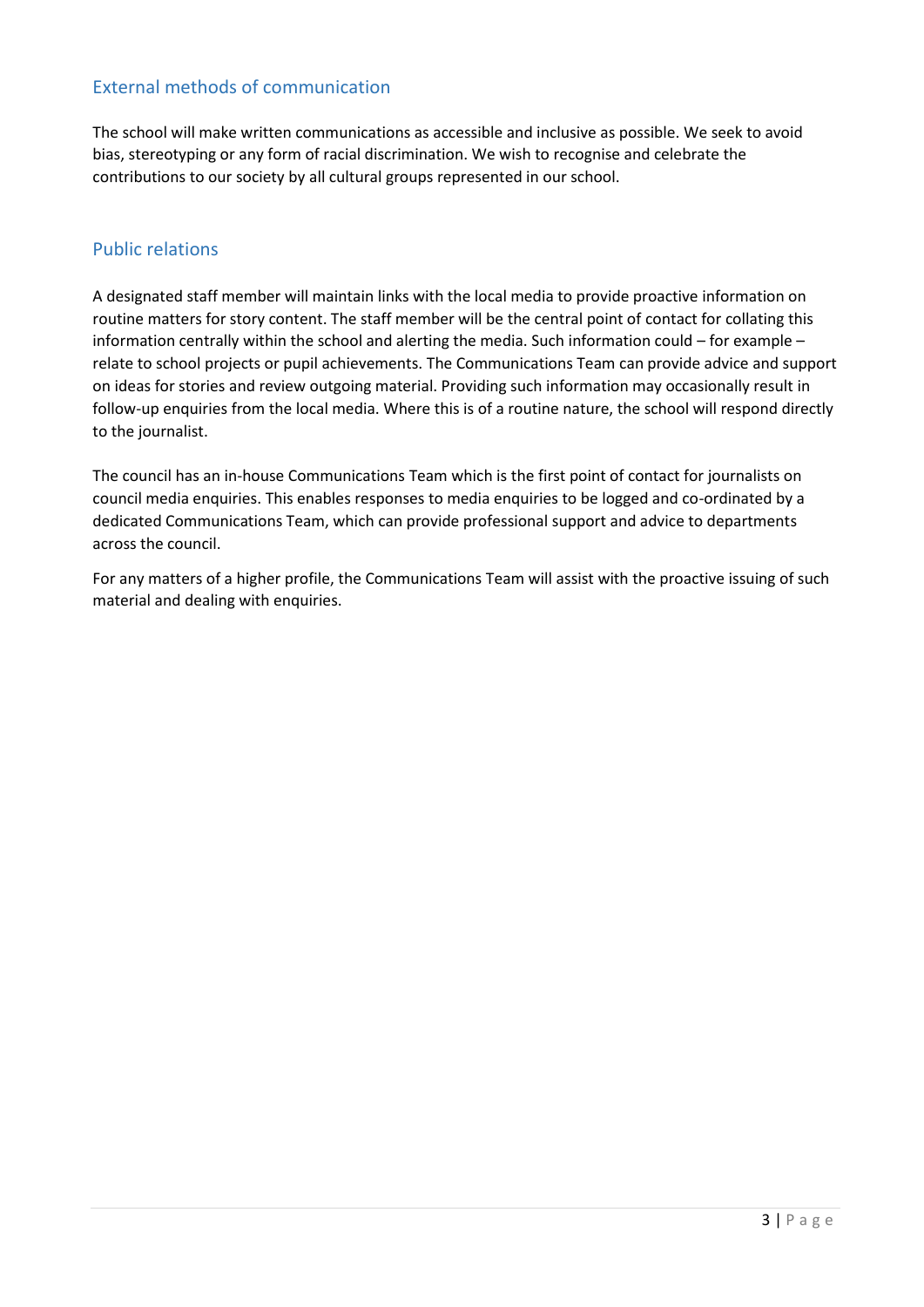# <span id="page-4-0"></span>Communications with Parents/Carers

#### <span id="page-4-1"></span>Letters

The school will acknowledge or respond to parents' letters within two school days. Letters to parents must be approved by the Head Teacher or Principal Teacher before they are sent. Copies of all correspondence to individual parents will be placed in pupil files.

The Glebe, Tranent, EH34 5EZ

## <span id="page-4-2"></span>E-mail/Text

The school has an e-mail/text system which it uses to communicate with parents. Any communication that needs to be sent to parents using this system must be approved by the Head Teacher or delegated senior member of staff. All e-mails requiring an answer should be responded to within two school days. E-mail communications concerning a child are kept for the academic year in a digital folder unless they are required for evidence trailing, in which case a copy should be printed.

[admin@pencaitland.elcschool.org.uk](mailto:admin@pencaitland.elcschool.org.uk)

#### <span id="page-4-3"></span>Telephone calls

Office staff will not interrupt teaching for staff to answer a telephone call unless it is an emergency.

■ 01845 340 260

#### <span id="page-4-4"></span>**Complaints**

Should a parent/carer wish to raise a complaint this should be communicated to the school in writing or an appointment to discuss with the head teacher should be arranged.

If a parent communicates with the school using email with a complaint or a matter that requires an action, a copy should be stored in a digital file or printed & filed. Staff should forward relevant emails from parents to the Head Teacher or delegated senior member of staff and should always do so if the content is a complaint.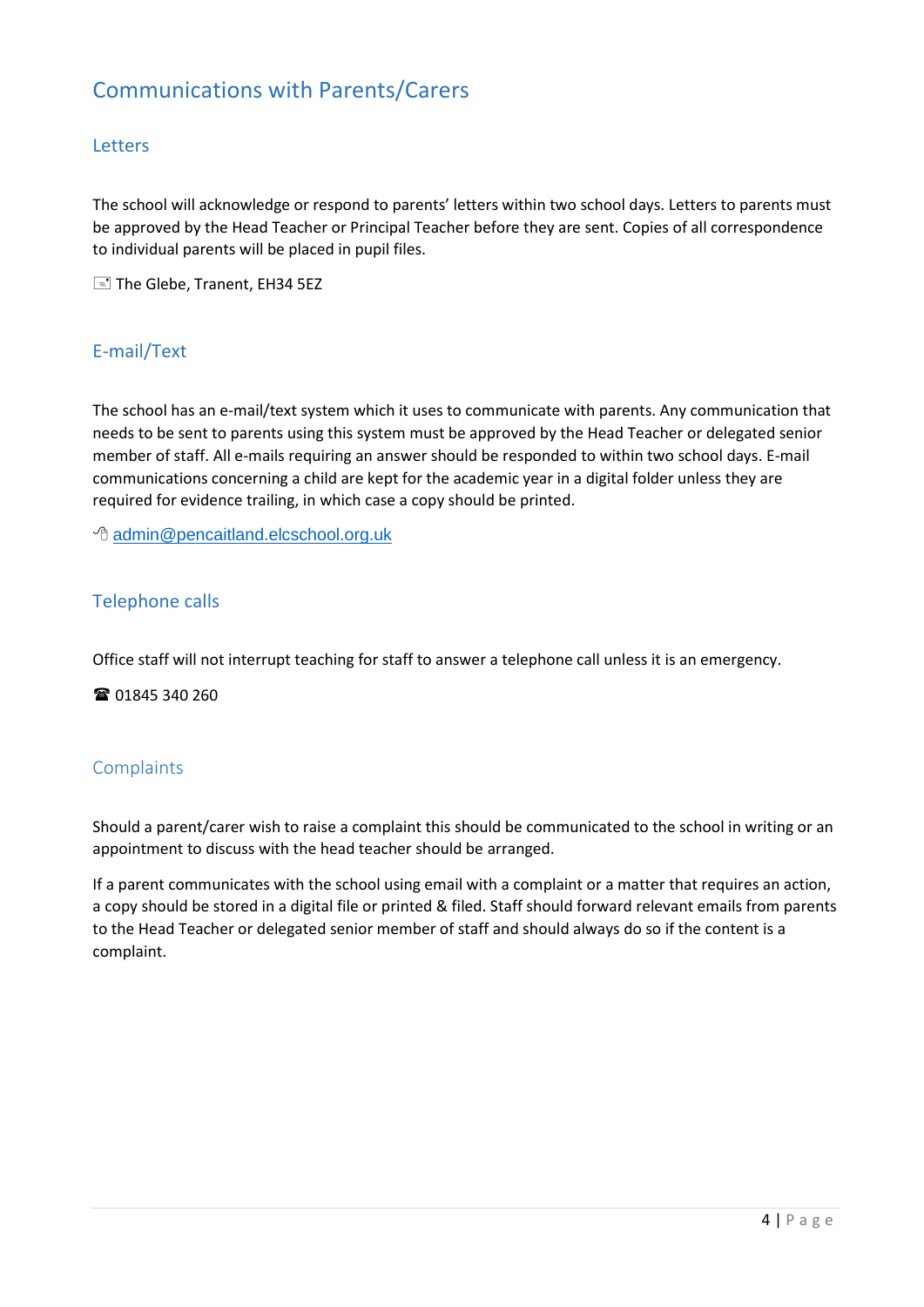#### <span id="page-5-0"></span>**Newsletters**

School Newsletters are e-mailed out or a link sent out by text and a copy is available on the school website. If a parent has not signed up to receive such newsletters then a hard copy will be sent home with the child.

Class teachers will share a weekly 30 second update (a range of formats may be used – Twitter, School Blog/Group Call) and issue a class newsletter s approximately every six weeks or twice a term.

#### <span id="page-5-1"></span>Social Media Sites/Blogs

The school may operate its own social media platforms to promote school activities and events. Use of social media will be consistent with data protection principles. Before such platforms are used the school will consult with the council's IT Service and Communications Team. All staff are advised to familiarise themselves with the council's Social Media Acceptable Use Policy. Staff are advised not to communicate with parents via social networking sites or accept them as "friends". Staff will not accept pupils or ex-pupils as "friends".

#### <span id="page-5-2"></span>School Website

The school website provides an opportunity to share information about the school and is an opportunity to promote the school to a wider audience. The website can be updated more frequently than a newsletter and can be linked to from social media content.

We recognise that children's protection is a shared responsibility, and that Pencaitland Primary School should provide a safe and secure environment. If any member of staff has concerns about a child, these will be passed to the Designated Senior Person for Children Protection, (the Head Teacher) who may share this information with Social Services.



<https://www.edubuzz.org/pencaitland/>

https://twitter.com/pencaitlandps

#### <span id="page-5-3"></span>Written Reports

Once a year, we provide a written report to each child's parents/carers on their progress. This report identifies areas of strength and areas for future development. Pupils are also given an opportunity to comment on their progress.